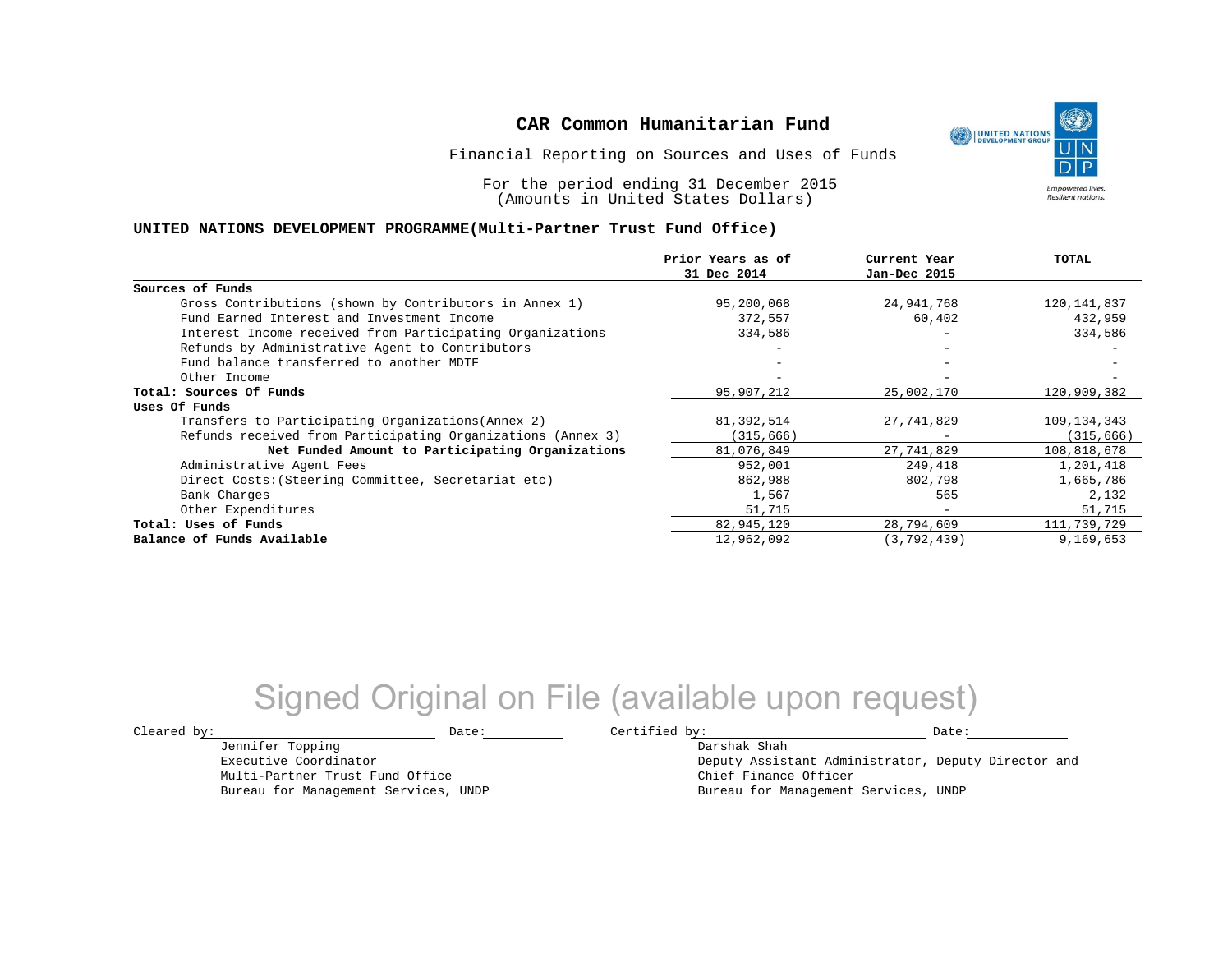

Financial Reporting on Sources and Uses of Funds

For the period ending 31 December 2015 (Amounts in United States Dollars)

#### **UNITED NATIONS DEVELOPMENT PROGRAMME(Multi-Partner Trust Fund Office)**

**Annex - 1: Gross Contributions**

|                                | Prior Years as of | Current Year | TOTAL         |
|--------------------------------|-------------------|--------------|---------------|
|                                | 31 Dec 2014       | Jan-Dec 2015 |               |
| Contributors                   |                   |              |               |
| DEPARTMENT FOR INT'L DEVELOPME | 9,196,762         | 9,132,207    | 18,328,969    |
| GOVERNMENT OF BELGIUM          |                   | 2,180,232    | 2,180,232     |
| GOVERNMENT OF DENMARK          | 5,549,197         | 1,494,985    | 7,044,182     |
| GOVERNMENT OF LUXEMBOURG       | 341,525           | 281,453      | 622,978       |
| GOVERNMENT OF NETHERLANDS      | 25,578,578        | 4,429,852    | 30,008,430    |
| GOVERNMENT OF NORWAY           | 5,505,521         | 742,758      | 6,248,279     |
| GOVERNMENT OF SWITZERLAND      | 1,614,798         | 1,003,541    | 2,618,338     |
| IRISH AID                      | 21, 112, 200      | 3,255,600    | 24,367,800    |
| SWEDISH INT'L DEVELOPMENT COOP | 26,301,488        | 2,421,140    | 28,722,628    |
| Total: Contributions           | 95,200,068        | 24,941,768   | 120, 141, 837 |

# Signed Original on File (available upon request)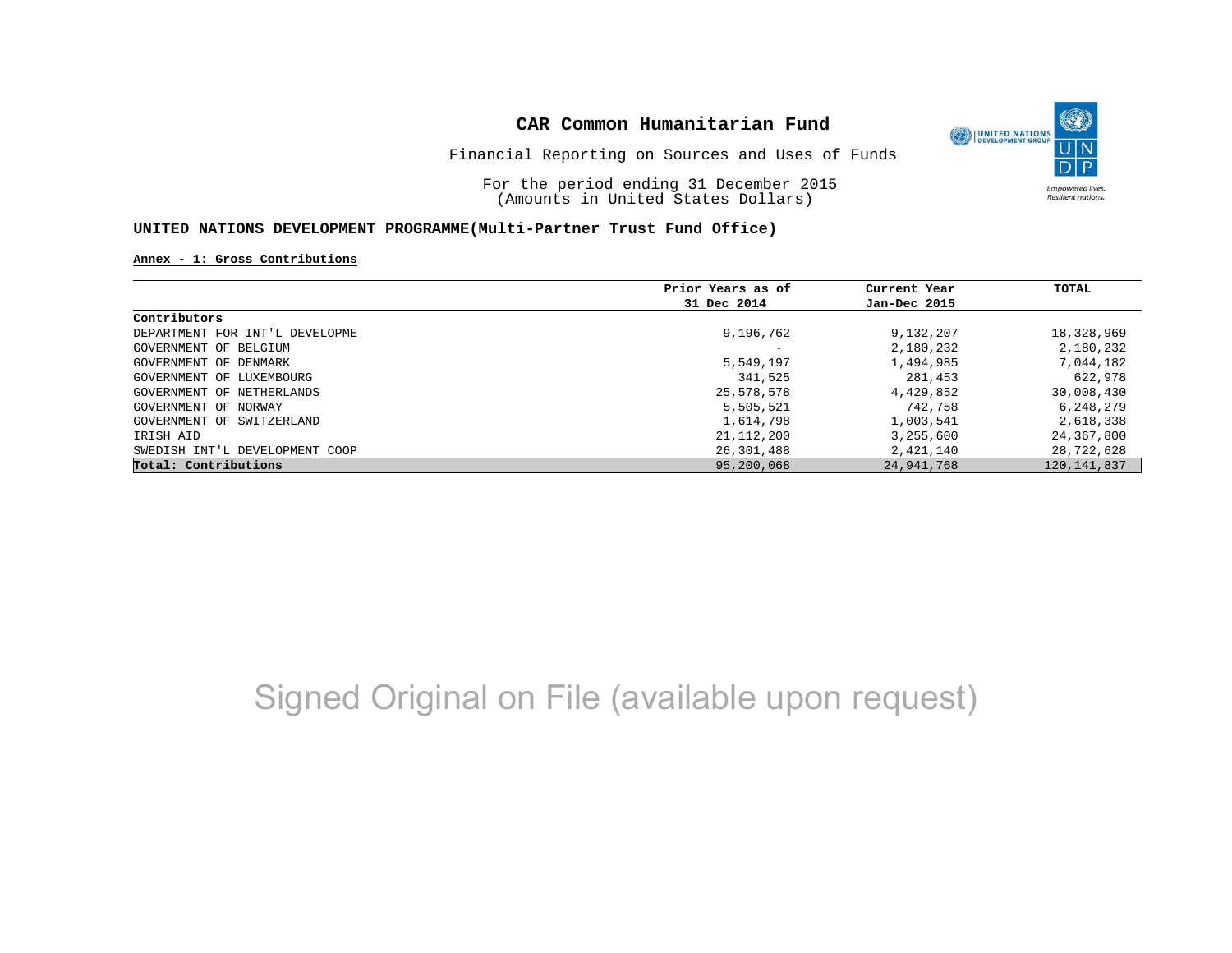

Financial Reporting on Sources and Uses of Funds

For the period ending 31 December 2015 (Amounts in United States Dollars)

#### **UNITED NATIONS DEVELOPMENT PROGRAMME(Multi-Partner Trust Fund Office)**

#### **Annex - 2: Transfers to Participating Organizations**

|                                                | Prior Years as of | Current Year             | TOTAL         |
|------------------------------------------------|-------------------|--------------------------|---------------|
|                                                | 31 Dec 2014       | Jan-Dec 2015             |               |
| FAO                                            | 546,131           | 1,000,000                | 1,546,131     |
| IOM                                            | 600,000           | 1,495,204                | 2,095,204     |
| OCHA                                           | 529,669           | $\qquad \qquad -$        | 529,669       |
| UNDP/NGO                                       | 67,960,994        | 21,491,012               | 89,452,007    |
| UNDP                                           | 242,108           | $-$                      | 242,108       |
| UNESCO                                         | 169,800           | $\overline{\phantom{m}}$ | 169,800       |
| UNFPA                                          | 276,611           | $\overline{\phantom{a}}$ | 276,611       |
| UNHCR                                          | 533,000           | $\overline{\phantom{m}}$ | 533,000       |
| UNICEF                                         | 6,638,926         | 3,015,561                | 9,654,487     |
| WFP                                            | 2,630,026         | $\qquad \qquad -$        | 2,630,026     |
| WHO                                            | 1,265,248         | 740,052                  | 2,005,300     |
| Total Transfers to Participating Organizations | 81, 392, 514      | 27,741,829               | 109, 134, 343 |

# Signed Original on File (available upon request)